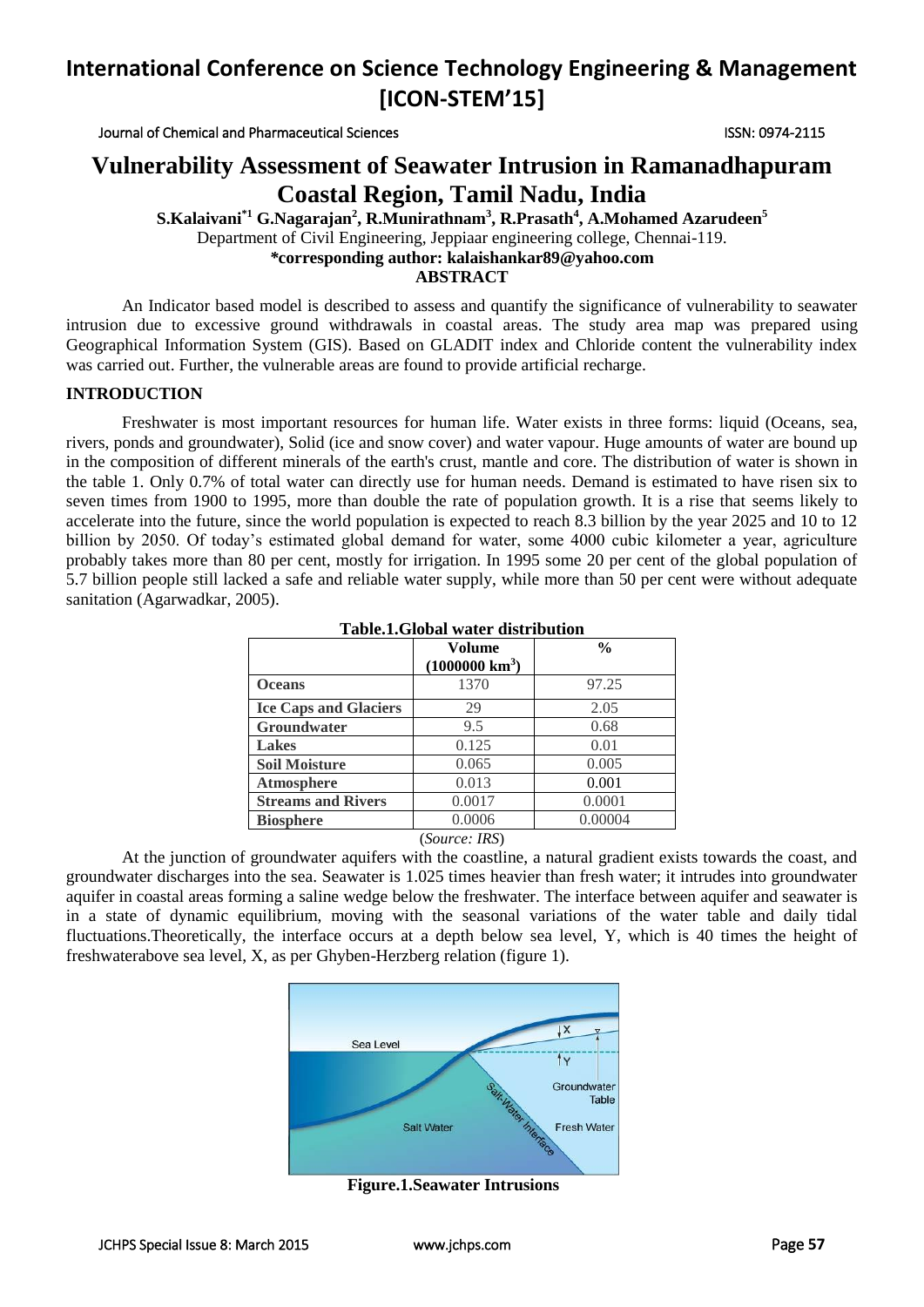#### Journal of Chemical and Pharmaceutical Sciences ISSN: 0974-2115

**Study Area:** Ramanadhapuram lying N 78° 27´20´´ and E 09 ° 17´ 30´´ on East coast of India . The coast receives moderate rainfall during North East monsoon (Oct-Nov). Ramanathapuram district is divided into 7 taluks. The taluks are further divided into 11 blocks, which further divided into 400 villages. The district is a part of East flowing river basin, Between Gundar and Veigai. Virusuliaru, Kottakkarai, andRameswaram Island are the important Sub-basins/Watershads. The study area map shown in fig 2.

**Coastal Geomorphology:** Ramanathapuram district has a long coastline of around 260 km. The coastal areas are flanked by Beach ridge complex-sand dunes, swales, swamps and backwater. Other features are the shallow pediment plain of Kamdhi, parts of Paramakudi and Tiruvadanai taluks with thin veneer of soil cover over weathered hornblende gneiss, laterite and the buried pediments.



**Figure.2.Location of Study Area**

**Rainfall and Climate:** The district receives the rain under the influence of both south-west and north-east monsoons. The northeast monsoon chiefly contributes to the rainfall in the district. Most of the precipitation occurs in the form of cyclonic stoms caused due to the depressions in Bay of Bengal. The southwest monsoon rainfall is highly erratic and summer rains are negligible.

**Drainage:** The major part of Ramanathapuram district falls in Gundar-Vaigai river basin. Vaigai and Gundar are the important rivers and in addition, Virusuli, Kottakariyar&Uppar are the other rivers draining the district. The drainage pattern, in general, is dendritic. All the rivers are seasonal and carry substantial flows during monsoon period.

**Soils:** Soils in the area have been classified into i) Black Clayey soil, ii) Sandy soil and iii) Red –ferruginous soil.In the Ramanathapuram district, majority of the area is covered by Black Clayey soil type. These soils are mostly black or black to brownish in colour and are found in parts of Ramanathapuram, Paramakudi, Kamuthi, Tiruvadanai and Mudukulathur blocks.

**Hydrogeology:** The district is underlain by both porous and fissured formations. . The important aquifer systems in the district are constituted by i) unconsolidated &semiconsolidatedformations and ii) weathered and fractured crystalline rocks The porous formations can be grouped into three aquifer groups, viz., Cretaceous sediments, Tertiary Sediments and Quaternary Sediments. The cretaceous aquifer is semi confined to confine in nature and consists of two zones. The top unit comprises fossiliferous sandstone red in color and compact in nature, while the bottom ispinkish or grayish sandstone intercalated with shales. The aquifers are characterized by freshwater and occurs at the depth range of 116-407 and 205-777 m bgl and has thickness in the range of 68 to 535 m. The aquifer is made up of compact sandstone and the potential is limited. The wells may yield a discharge of 5-10 lps and can sustain a pumping of 10-15 hours a day. The depth to water level in district varied between 3.3- 14.10m during premonsoon (2013) and 3.1-11.5 m during post monsoon depth to water level (2014).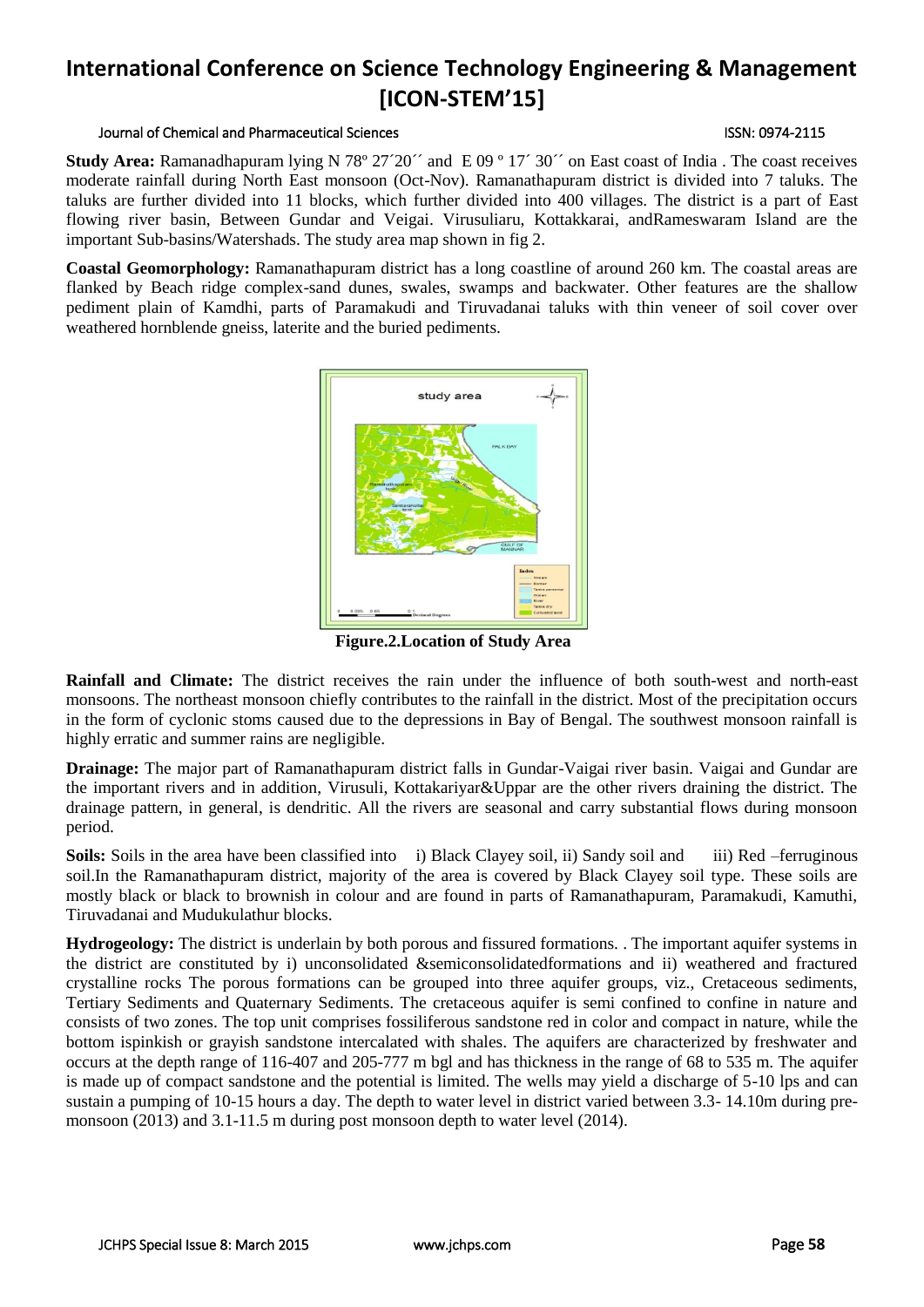Journal of Chemical and Pharmaceutical Sciences ISSN: 0974-2115

**Aquifer Parameter**

| Table.2. Aquifer parameter of Ramanadhapuram |                                   |                              |                  |  |
|----------------------------------------------|-----------------------------------|------------------------------|------------------|--|
| <b>Aquifer</b>                               | Transmissivity $(m^2/\text{sec})$ | <b>Storativity</b>           | Specific yield % |  |
|                                              |                                   |                              |                  |  |
| Weathered                                    | $\leq$ 1                          |                              | ${<}2$           |  |
| Crystallines                                 |                                   |                              |                  |  |
| <b>Fractured Crystallines</b>                | $1 - 10$                          | $1.32 \times 10^{-3}$ to     |                  |  |
|                                              |                                   | $8.0X$ $10^{-3}$             |                  |  |
| Cretaceous Aquifer                           | 50-500                            | 27 X 10 <sup>-3</sup> to 5.5 | $2 - 5$          |  |
|                                              |                                   | $X 10^{-5}$                  |                  |  |
| <b>Tertiary Aquifer</b>                      | 5-3000                            | $2.5 X 10^{-3}$              |                  |  |
| Quaternary Aquifer                           | $5 - 50$                          |                              | $6 - 10$         |  |

**(Source:Ministry of Water Resources, CGWB, CHENNAI)**

### **METHODOLOGY**

The GALDIT method is a weightage driven approach to assess the vulnerability of coastal aquifers using hydro-geological parameters. It is a tool for aquifer pollution vulnerability evaluation and ranking for estimation of vulnerability index, which is computed from hydro-geological, morphological and other aquifer characteristics (Chachadi, A. G et.al).

**Parameters for GALDIT:** Chachadi et al. (2003) has proposed a method for aquifer vulnerability mapping. The most important factors that control the seawater intrusion are

- 1. Groundwater occurrence (aquifer type: unconfined, confined and leaky confined)
- 2. Aquifer hydraulic conductivity
- 3. Depth of groundwater Level above sea
- 4. Distance from the shore (distance inland perpendicular from shoreline)
- 5. Impact of existing status of seawater intrusion in the area.

6 Thickness of the aquifer.

The GALDIT method was used for evaluating the vulnerability of the coastal Aquifer for Seawater intrusion problem along with chloride content values. According to the GALDIT method, each of the six parameters has a predetermined fixed relative weight that reflects its relative importance to vulnerability. The expression of GALDIT model is given below.

#### $GALDIT = (W1*G) + (W2*A) + (W3*L) + (W4*D) + (W5*D) + (W6*T)$  (1)

**Data used:** Groundwater data from PWD, Tharamani, Chennai, Groundwater quality - Cl-, CO3--, HCO3-, TDS

Depth of the Well For pre-monsoon and post monsoon period of year 2013, 2014

| Tabic.o.Groundwaler dala      |                            |                                                      |                  |  |
|-------------------------------|----------------------------|------------------------------------------------------|------------------|--|
| <b>Aquifer</b>                | Transmissivity $(m^2/sec)$ | <b>Storability</b>                                   | Specific yield % |  |
| <b>Weathered Crystallines</b> |                            |                                                      |                  |  |
| <b>Fractured Crystallines</b> | $1 - 10$                   | $1.32 \text{ X } 10^{-3}$ to $8.0 \text{X } 10^{-3}$ |                  |  |
| Cretaceous Aquifer            | 50-50.0                    | $27 \times 10^{-3}$ to 5.5 X 10 <sup>-5</sup>        | $2 - 5$          |  |
| <b>Tertiary Aquifer</b>       | 5-3000                     | $2.5 \times 10^{-3}$                                 |                  |  |
| <b>Quaternary Aquifer</b>     | $5-50$                     |                                                      | $6 - 10$         |  |

### **Calculation of GLADIT index:**

- Groundwater type is unconfined throughout the area; hence , the rank for G is 9 for all wells.
- Aquifer conductivities were given values depending on the table 3 and is 5-10 m/day.
- Depth above mean sea level is 34 56m from the static water level in the wells.
- Distance from the coastal line was calculated using the satellite images was 3.2 8 km and the average perpendicular distance from the coastal line was calculated for all well locations.
- Impact of existing ground water intrution was calculated for two data sets( 2013-2104) using the formula,  $Cl<sup>2</sup> (CO<sub>3</sub><sup>-</sup> + HCO<sub>3</sub>)$  ........equation3.2
- Thicknesss of aquifer was taken depending on the depth of the well upto the full aquifer depth.